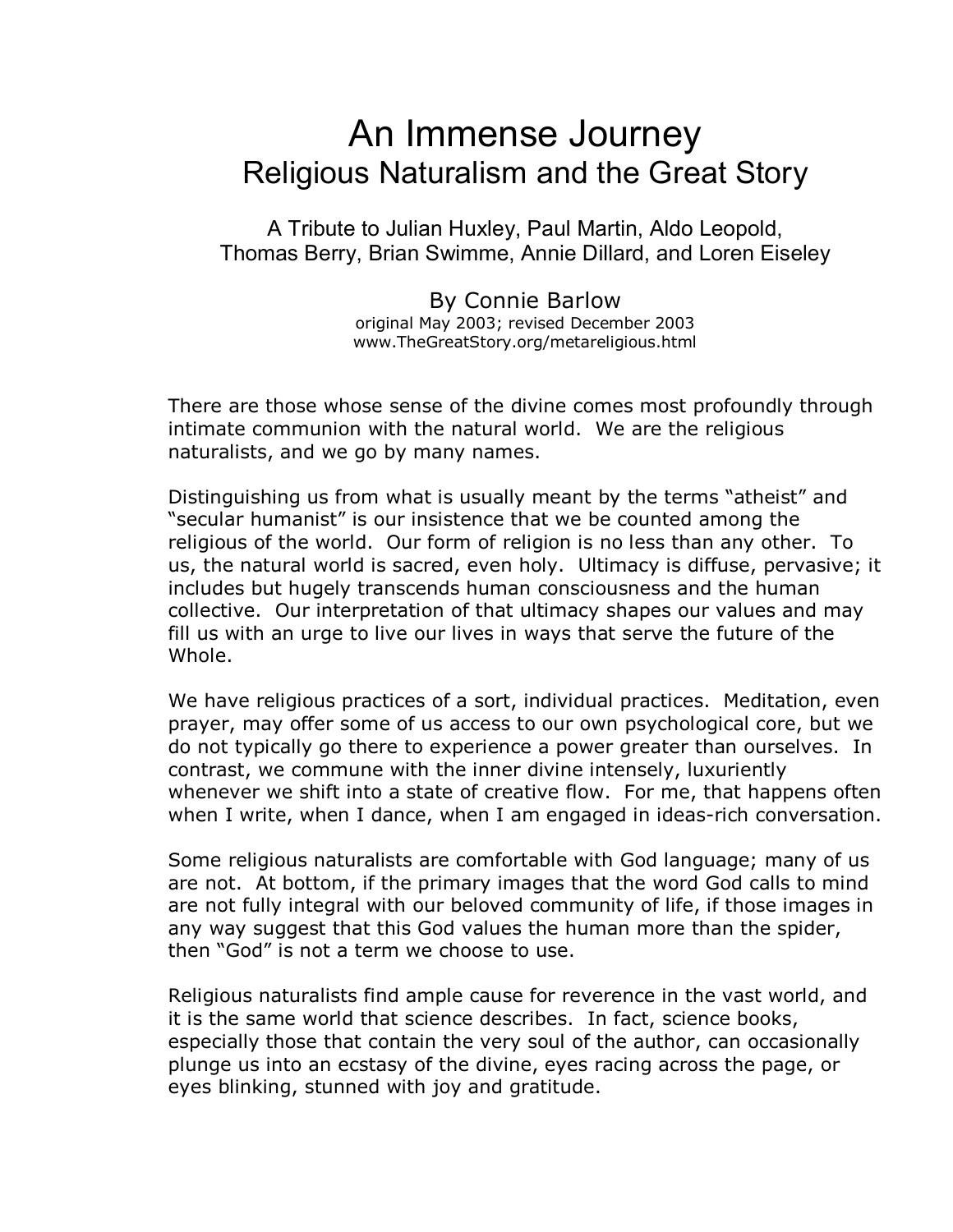I have had such experiences on many occasions  $-$  especially while reading exquisite writers, living and dead, who show how deeply meaningful science can be: Charles Darwin, Annie Dillard, James Lovelock, Edward O. Wilson, Loyal Rue, Scott Russell Sanders, Loren Eiseley, Diane Ackerman, Paul Martin, Tim Flannery, Aldo Leopold, Thomas Berry, Brian Swimme, Ursula Goodenough, Dave Foreman, Julian Huxley.

### Religion Without Revelation: The Gift of Julian Huxley

I learned of evolution and was fascinated by fossils as early as junior high. As a zoology major in college, evolution was inseparable from most of my coursework, though it was not offered as a discipline in its own right. An understanding of evolution did not enter into my communion with the natural world at that time in any significant way. It did not assist my experience as a religious naturalist.

For an evolutionary understanding to enrich my communion with the natural world, I required more than textbooks. I needed that knowledge translated into affect and emotion. I needed to have evolution extended into the realm of meaning by a master meaning-maker whose delights and longings mirrored my own. I needed to be mentored by Julian Huxley.

Julian Huxley was the grandson of Darwin's great friend and ally, Thomas Henry Huxley. He was trained as a biologist, and as a young man in England he made important contributions in his field. His was a mind that embraced the whole living world. He wrote from his soul, and he wrote with a fire passed onto him by literary mentors long dead:

In art it is a triumph if a Beethoven or a Titian finds new ways of building beauty; in science it is acclaimed a triumph if an old universally accepted theory is dethroned to make way for one more comprehensive; but in the religious sphere the reverse is the case, and change, even progressive change, is by the great body of religiously minded people looked upon as a defeat. Whereas once it is realized that religious truth is the product of human mind and therefore as incomplete as scientific truth, as partial as artistic expression, the proof or even suggestion of inadequacy would be welcomed as a means of arriving at a fuller truth and an expression more complete.

Many educated atheists of my parents' and grandparents' generations were well aware of, even inspired, by Julian Huxleyís 1958 book, *Religion Without Revelation.* There Julian coined the term "evolutionary humanism"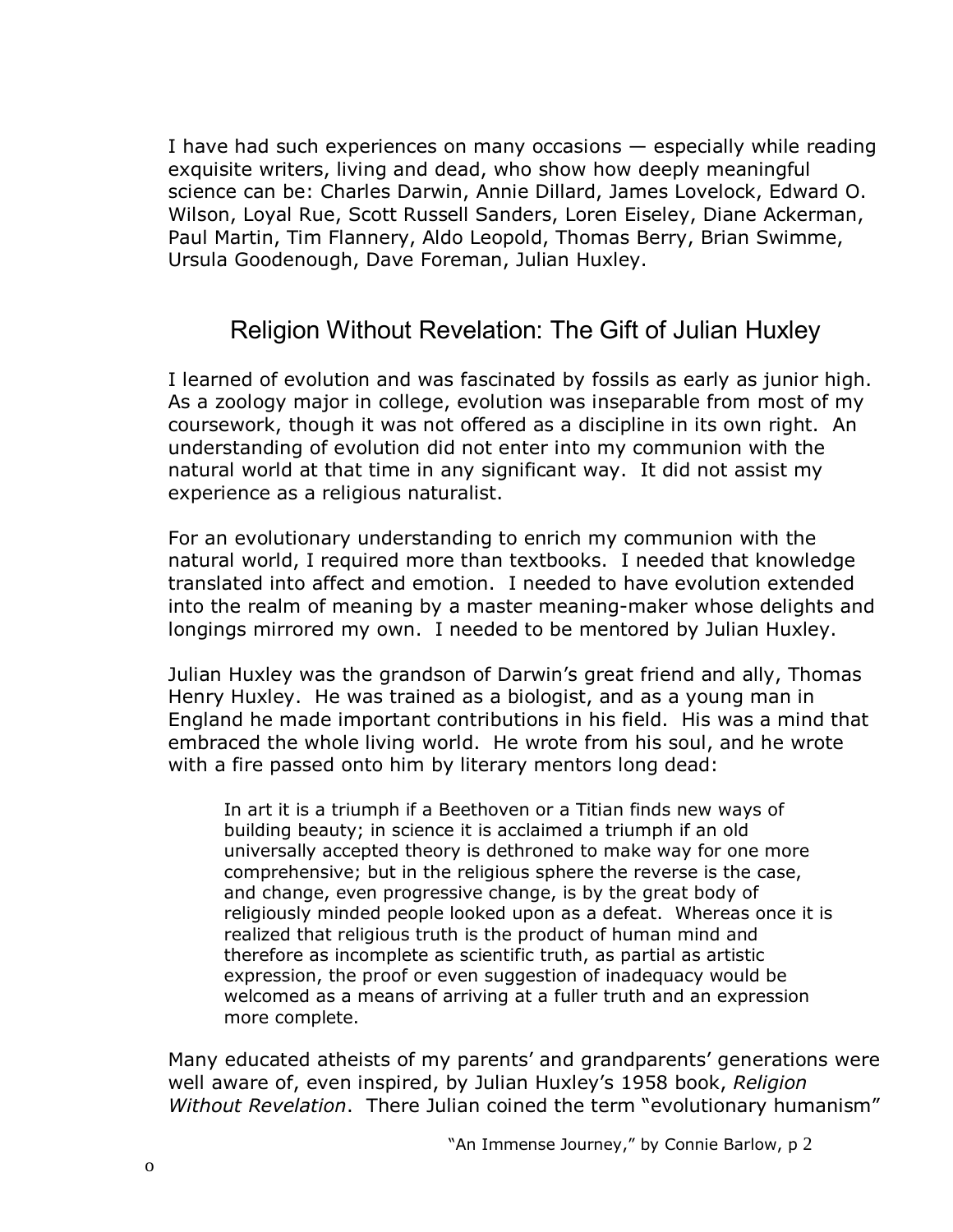to characterize his brand of religious naturalism. Evolutionary humanism is a religion for nature enthusiasts open to embracing the majesty of deep time. Humanism is, unfortunately, a word with unfavorable connotations in our own epoch of environmental duress, but Julian's variety of humanism was far from anthropocentric.

Julian Huxley died the year I graduated from college, so it was only his books, and the compelling spirit who lived on through those books, that would be my guide. I stumbled upon his writings in my late 30s, when I retreated from the work-a-day world for several years to follow my bliss in libraries and bookstores.

What a gift I received from Julian! Truly, it was a religious awakening. Thenceforth, the evolutionary epic would serve as foundation for my religious experience.

What precisely did I learn from Julian? What worldview and wisdom am I compelled to pass on through my own writings and presentations? What quickened my soul to such a degree that everything in my life would shift: vocation, intimate partnership, home?

For one, I learned to see patterns in evolution, notably, the patterns of convergent forms suggestive of inevitability, which to me is a comfort, given the modernist proclivity to find only the random in the real. This inevitability I do not read as evidence of a divine plan. Nonetheless, it is something to be expected, and it is something to be counted on in the future, just as one can expect rain when sea clouds rush up a mountain.

For example, Earth, it seems, was determined to have sight. Diverse means of seeing emerged independently, "convergently," among the major animal phyla, from the dot of color on the tip of a snail's lensed eyestalk to the crystalline compound domes on the fossils of ancient trilobites. Similarly, Earth was determined to fly (as insects, pterosaurs, birds, bats) and to glide (as flying squirrels, flying fishes, aerial snakes, lofting spiders). Earth would have there be trees, too; time and again the tree form would emerge from lowly ancestors.

I learned through Julian the core tenets of religious naturalism, which gave precision and expression to my own intuitions. What we all share is an instinct to look for ultimacy in the synergies of matter and energy. The creativity of the cosmos emerges through a community of interacting agents (be they quarks, protons, atoms, molecules, or organisms). To use the religious language of Thomas Berry, creativity comes from "a communion of subjects." These subjects are engaged in a kind of intense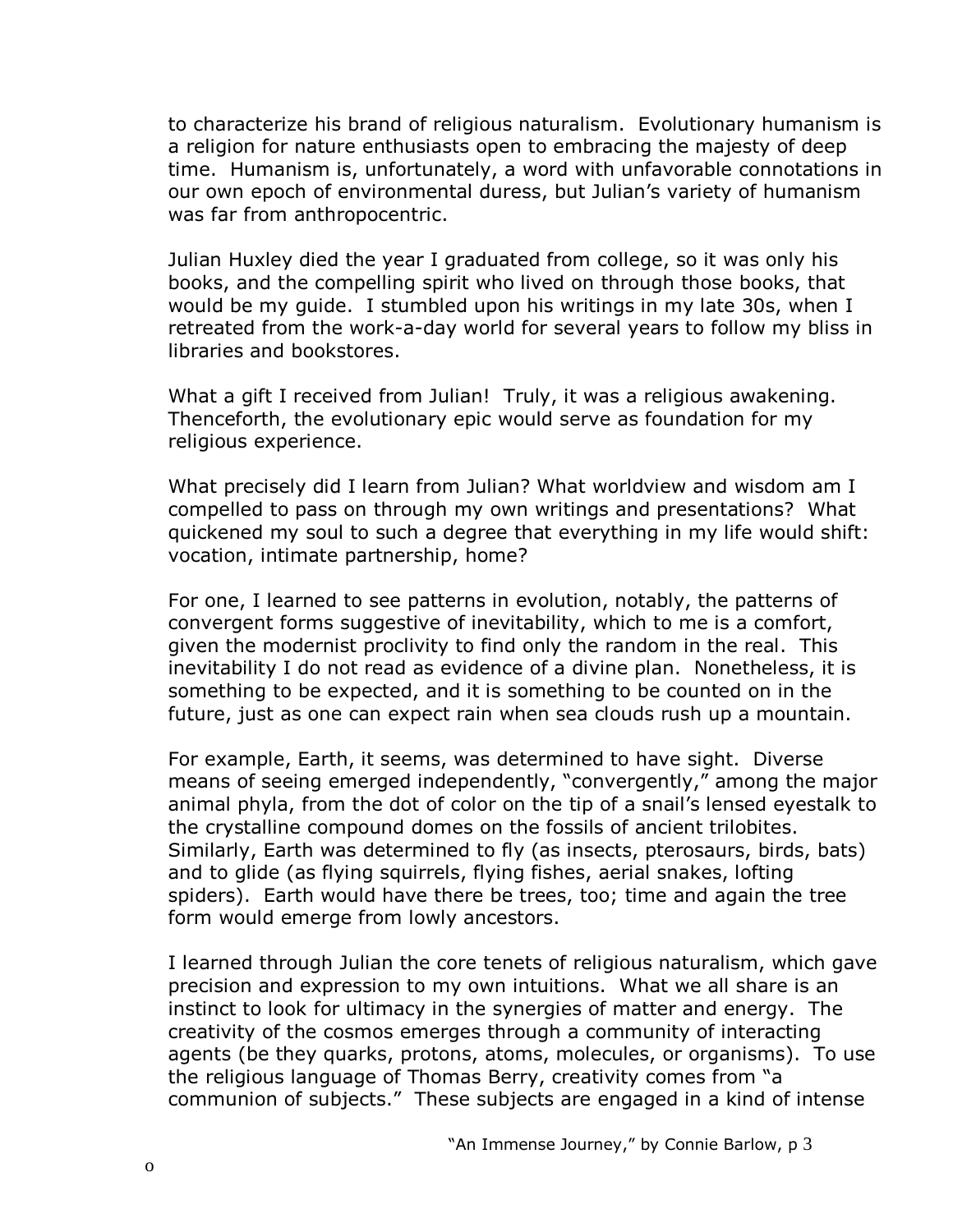conversation  $-$  not always pleasant  $-$  that is riveted to the present moment. Deer run from cougars in the now, spiders weave their webs in the now, I type these words in the now. Divine wonders nevertheless emerge that will give shape to the future.

The myriad conversations of subjects (agents) within the natural world all take place within a context that is not always pleasant either. Chaos and cataclysms are real. As Gregory Bateson so splendidly put it: there is no such thing as organisms, only "organisms-in-environment." Elisabet Sahtouris expands on Bateson's point in this way: "In the real world there are no rabbits in habitats; rather, what we find are *rabbitats.*î

Communion, conversation, context: this is the recipe for creative emergence. This is the trinity at the helm of the four billion year journey of life as we know it, and of the billions of years of prior cosmic creativity.

#### Seeing Ghosts: The Gifts of Paul Martin and Aldo Leopold

Long before I gathered the evolutionary sciences into my form of religious naturalism, I was feasting on the ecological sciences.

Ecological understanding gave me depth experiences with my beloved community of life virtually on demand. I knew I had esoteric knowledge and trained senses that allowed me to experience what others could not. And I knew I could keep going deeper and deeper the more I learned and the more I ventured into the wild.

In the mid 1990s I began to acquire knowledge and to train my senses in a way that would allow me to experience the past in the fruits of today. This was not just ecology; it was evolutionary ecology. Today, I cannot spy a ginkgo tree along a sidewalk without conjuring the dinosaurs of the Jurassic, without remembering that this exotic tree from China was native to my own continent for more than a hundred million years  $-$  thus for far longer than bears or bison have been native to this land.

Thanks to my mentor and friend Paul Martin, I cannot slice an avocado without feeling the shaping influence of monstrous South American beasts, extinct for just a few thousands of years and for whom the avocado fruit was intended. No creature native to South America today can swallow and defecate that enormous seed  $-$  which is, of course, the function of a seed dispersal partner.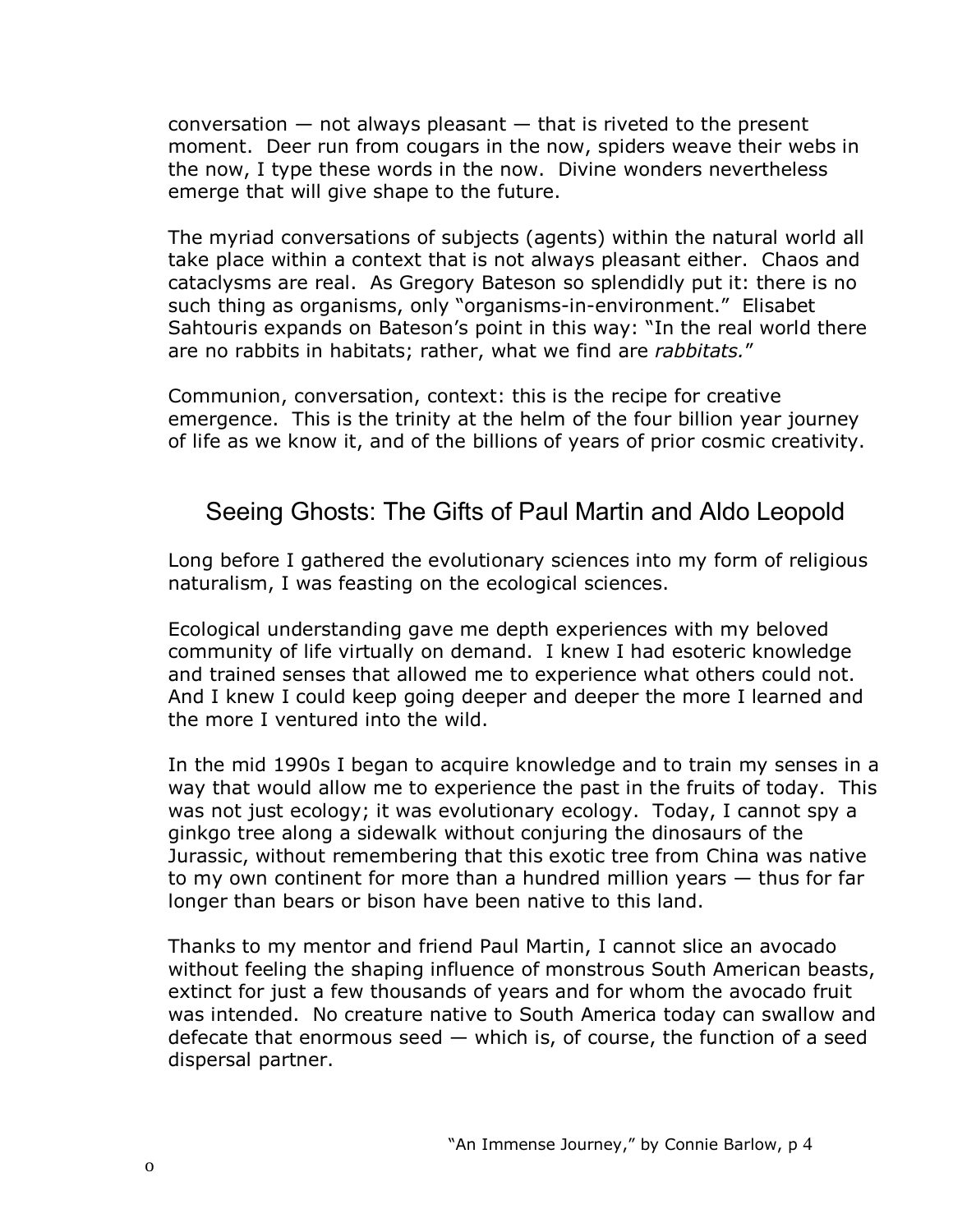The same holds for the sweet pods that dangle in the fall from a favorite American street tree: honey locust, *Gleditsia triacanthos*. These pods are still waiting to be snatched by the uplifted trunks of American elephants: our mammoths and mastodons, extinct a mere 13,000 years.

I thus have come to see ghosts along the sidewalk, ghosts in my kitchen. Daily life now brings reminders of my creation story whether or not I venture beyond the pavement.

Even better is ghost watching in the source environment, where the plants still grow in the wild. I've experienced mammoths lurking around honey locust, osage orange, and *Gymnocladus* trees in the Flint Hills of Kansas. I've gone ghost watching, too, in the Sonoran Desert with Pleistocene ecologist Paul Martin. Because Paulís work is to discern the ecological interactions of the geological epoch commonly known as the Ice Ages, his vocation demands that he conjure ghosts. He must be able to stand in the presence of North American plants alive today and envision their extinct partners: the native camels and ground sloths who interacted for millions of years with the fruits and thorns of cactus and mesquite. In 1992 Paul wrote:

To behold the Grand Canyon without thoughts of its ancient condors, sloths, and goats is to be half blind.

Paul Martin is a scientifically trained religious naturalist who has the courage to speak and write from the heart. When Paul invited me to join him in staging a "Mammoth Memorial Service" at the great Mammoth Site at the southern edge of the Black Hills of South Dakota, he lured me by suggesting that this might well be only the second public memorial service for an extinct species. Aldo Leopold presided over for the first, a half century earlier. "On a Monument to a Pigeon"  $-$  the Passenger Pigeon  $$ was published posthumously as a chapter in Leopoldís *Sand County Almanac*.

Paul and I began our public memorial service by reading from the eulogy Aldo had delivered at the dedication of a monument in southwestern Wisconsin, a monument that still stands:

Men still live who, in their youth, remember pigeons. Trees still live who, in their youth were shaken by a living wind. But a decade hence, only the oldest oaks will remember, and at long last only the hills will know.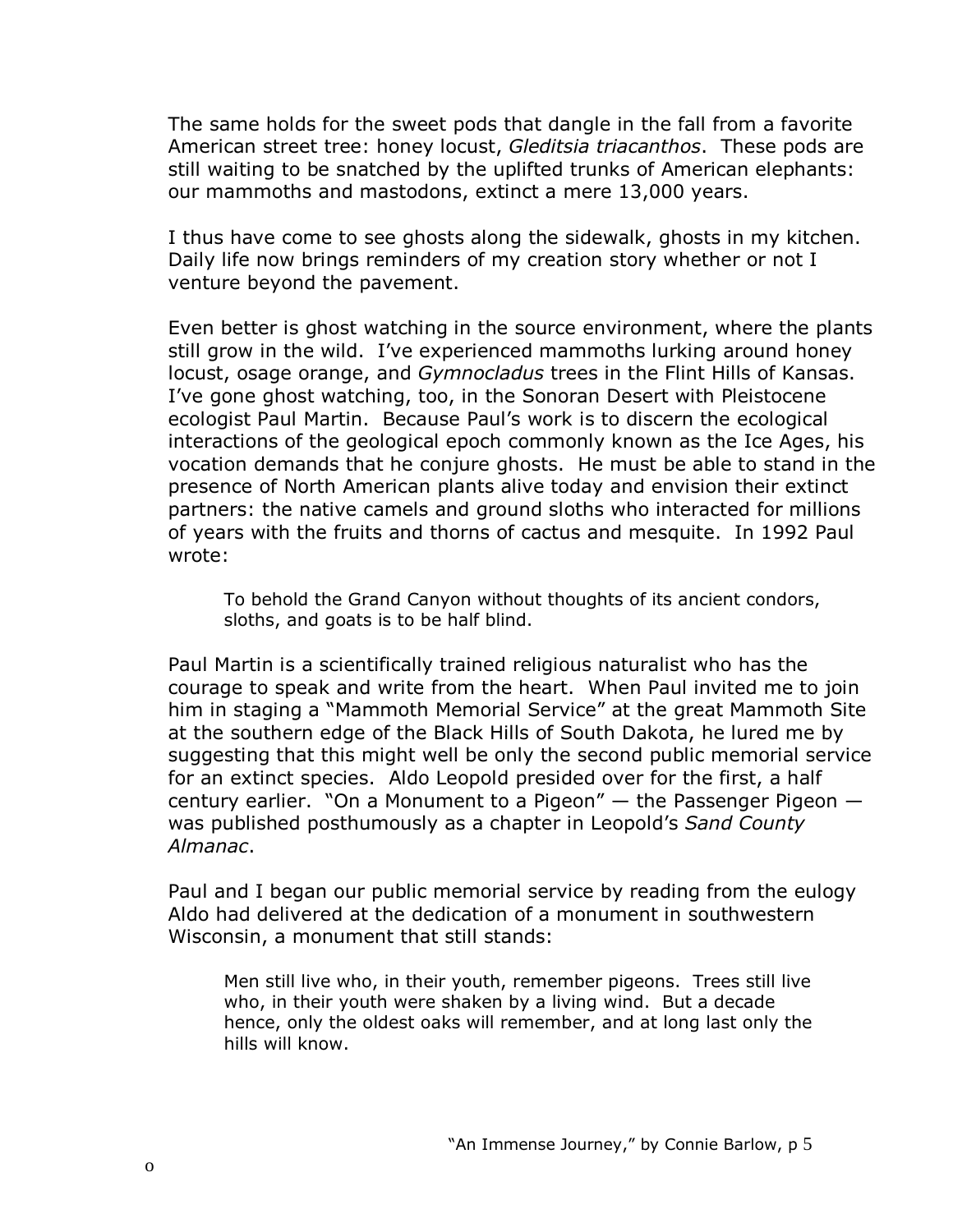Aldo Leopold was referring to the massive flocks of pigeons that once blackened the skies of the Midwest and roosted in its forests. Passenger pigeon numbers plummetted toward the end of the 1800s. His reference to trees "remembering" the pigeons is thus metaphorical, save for those still bearing stubs of limbs severed by the sudden burden of an alighting flock.

I can be sure that Aldo would have thrilled to learn that there are still trees, like honey locust, who *genetically* remember the mammoths. That understanding would not emerge until several decades after his death. Paul Martin and Dan Janzen would put that ecological-evolutionary puzzle together. Still, Aldo Leopold, ecologist extraordinaire, espoused a religious naturalism deeply enriched by evolutionary understanding. This, too, from his Monument essay:

It is a century now since Darwin gave us the first glimpse of the origin of species. We know now what was unknown to all the preceding caravan of generations: that humans are only fellow voyagers with other creatures in the odyssey of evolution. This new knowledge should have given us, by this time, a sense of kinship with fellow creatures: a wish to live and let live, a sense of wonder over the magnitude and duration of the biotic enterprise.

#### Celebrants of the Great Story: The Gift of Thomas Berry

Our modern malaise draws, in part, from a perhaps subconscious fear that Earth itself doesn't particularly need us, that we don't have an ecological function that serves the community of life. We take, but we do not give. At our best we live lightly on the land; our ecological footprint reduced. We do less harm. Doing less harm is essential, but it is not an inspiring vision for the future if that is the only vision we can muster.

Consider our hominid ancestry. Our primate forebears did have an ecological function  $-$  indeed, more than one. Our ancestors served the plants who fed them by defecating seeds. When we came down out of the trees and onto the African savanna, we did an even better job of dispersing seeds to fresh soil, soil enriched by our own fecal gifts. We were also excellent food for lions and leopards, and our flesh nurtured many parasites. When dead, we fed the vultures, hyenas, and bacteria.

Now? Few in my homeland defecate on the ground anymore. If and when we do, it is pollution, owing to our sheer numbers. And if we do defecate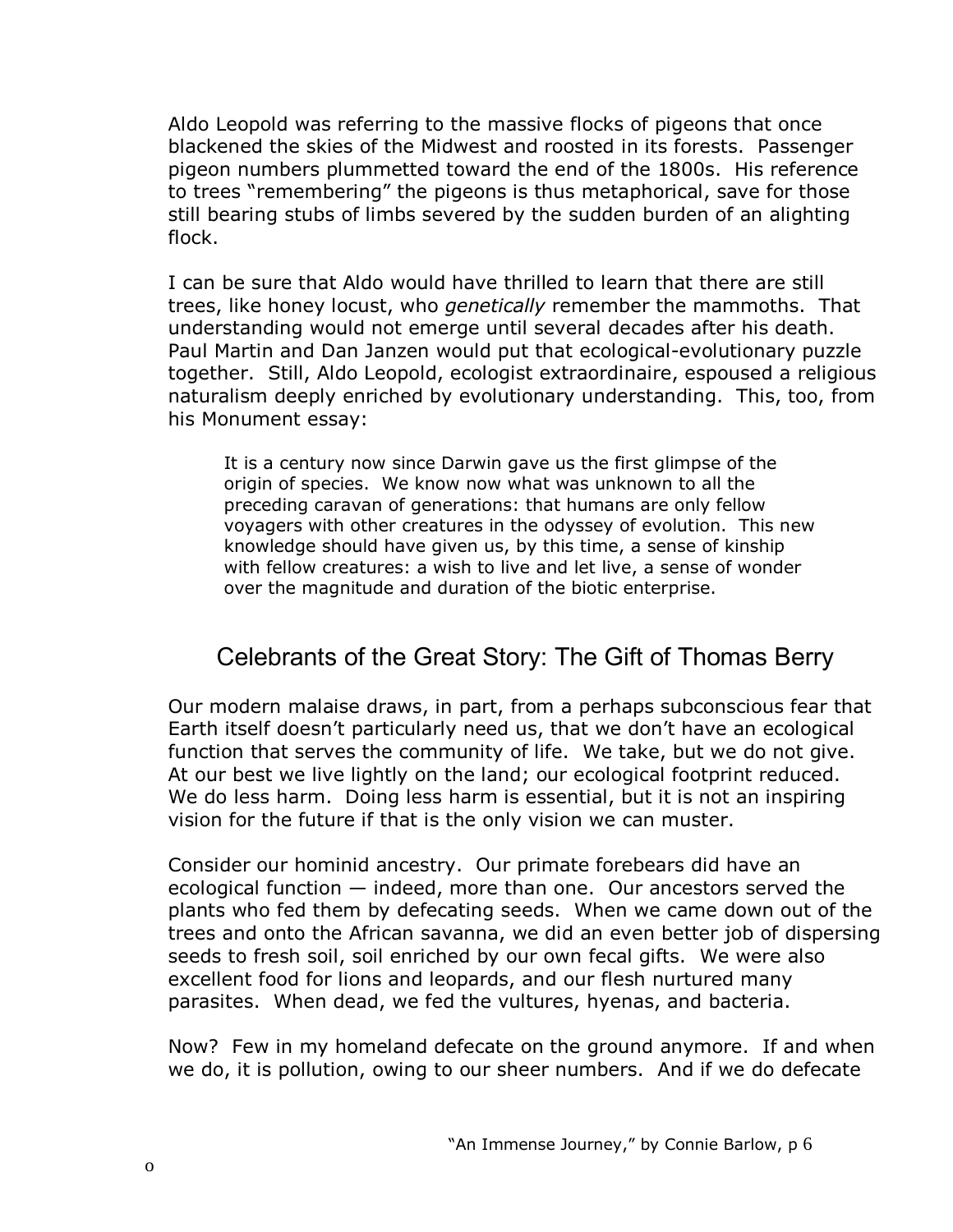with discretion, the seeds we scatter are almost always unfit or unwelcome exotics. Our feces have lost their ecological function.

So too, if a lion perchance takes one of us (a mountain lion, or couger, here in North America), then that lion may have got its dinner but it can count on being hunted down and killed. Parasites are not tolerated either. And no matter how much I desire to have my corpse tossed off a cliff of the Grand Canyon, so that my flesh might become that of the endangered condor, the best I can hope for is that a handful of ashes will enrich a tree.

So who are we, modern Homo sapiens sapiens? What are we for, from Earth's perspective?

Julian Huxley gave me an inkling that there was, in fact, an answer that was both scientifically rigorous and inspiring. In 1957 he wrote:

As a result of a thousand million years of evolution, the universe is becoming conscious of itself, able to understand something of its past and its possible future. This cosmic awareness is being realized in one tiny fragment of the universe  $-$  in a few of us human beings. Perhaps it has been realized elsewhere too, through the evolution of conscious living creatures on the planets of other stars. But on this our planet, it has never happened before."

So! The human role that benefits the whole is no longer ecological; it is evolutionary. It emerges through our studied awareness of deep time. It is nonetheless a huge contribution. And unlike dispersing seeds or becoming food for predators, parasites, and scavengers, this role is unique to us. No creature except the human remembers the trilobites, the great ginkgo forests that encircled the Arctic, and nobody except us is aware that honey locust is still expecting a mammoth to drop by for a snack.

To know is not an end in itself. Julian Huxleyís perspective all too easily feeds the hubris of us science types. It was not until I came into the presence of cultural historian Thomas Berry that I began to see that surpassing the knowledge given by the sciences are celebratory expressions of that knowledge  $-$  including eulogies for extinct birds and beasts. Perhaps those best equipped to celebrate the evolutionary epic are children  $-$  children who still play with and dream about dinosaurs. Not only the memory but the spontaneity and excitement carries on through them, and by the hundreds of millions. Because of children, Earth, in a way, still plays with dinosaurs.

Catholic theologian Elizabeth Johnson applies Thomas Berryís wisdom in this way: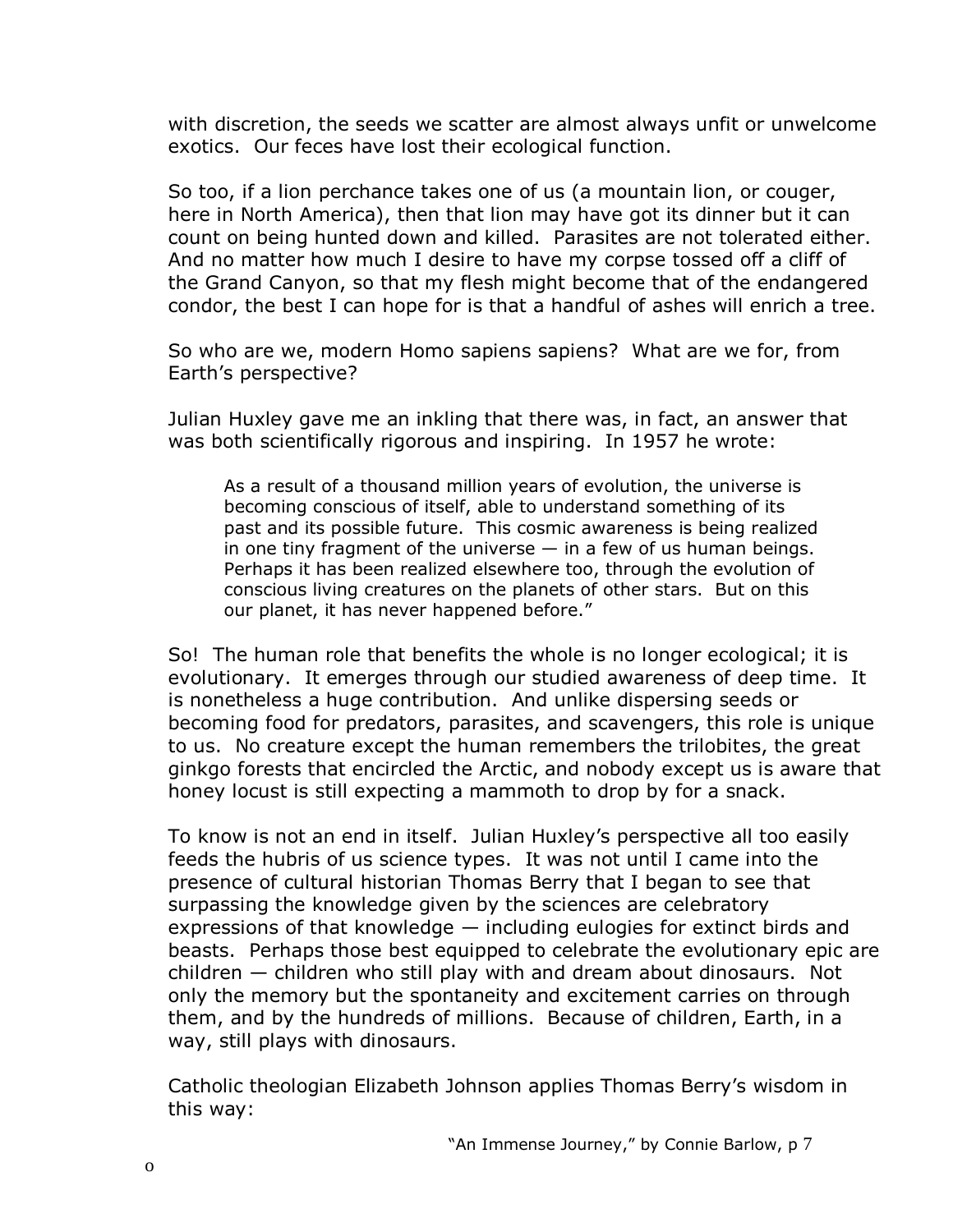The world is almost mind-numbingly dynamic. Out of the Big Bang, the stars; out of the stardust, the Earth; out of the Earth, singlecelled living creatures; out of evolutionary life and death of these creatures, human beings with consciousness and freedom that concentrates the self-transcendence of matter itself. Human beings are the universe become conscious of itself. We are the cantors of the universe.

#### We Are Stardust: The Gift of Brian Swimme

Ursula Goodenough  $-$  biologist, friend, and religious naturalist  $-$  writes movingly in her book, *The Sacred Depths of Nature*, of being "overwhelmed by terror<sup>"</sup> under the immensity and radical otherness of the night sky. Existential angst was so intense that she rolled over in her sleeping bag and buried a tearful face into the pillow. Since then, she has made a "covenant with mystery."

Ursulaís is one form of religious naturalism. A religious naturalist can easily celebrate mystery, for it is a truism that the more we come to know, the more we know that we do not know. Consider: Until 1927 we knew of just one galaxy: our own. Then Edwin Hubble used his telescope to measure red shifts of celestial objects. From then on, the night sky was even less scrutable. Myriad galaxies, and clusters of galaxies were all galloping away from one another.

Seventy years after Edwin Hubble recreated the heavens, a space telescope bearing Hubble's name captured a picture, the "Hubble Deep Field," which convinced astronomers that our Milky Way is but one of a hundred billion galaxies. We do not know any of those galaxies in any substantial way. The Universe, in that sense, is deeply mysterious.

Ditto for dark matter and dark energy. Since 2002 most scientists have come to accept that 23 percent of the Universe consists of "dark matter" and another 73 percent is "dark energy." Yet nobody knows if dark matter is really matter, or if dark energy is really energy. Both are mysterious because they can be detected only by their effects.

Religious naturalists so inclined (as well as science-friendly theists and pantheists) are thus fully justified in finding a kind of spirituality and ultimacy in the interstices of the scientifically known. They make their covenant with the unknown, with Mystery, called by some "God."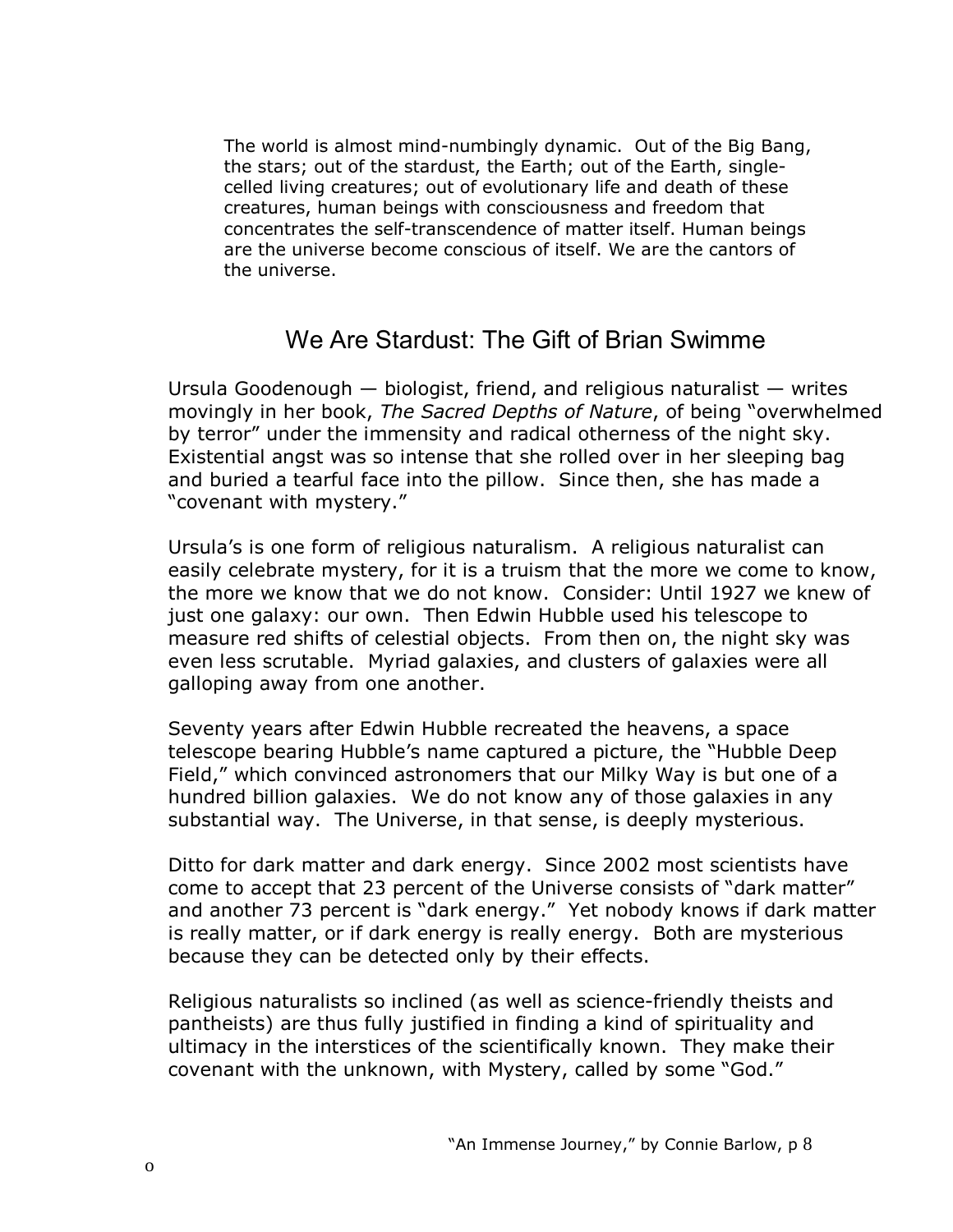For myself and many others, mystery is not something that allures. I recognize it is there, yet I choose to focus on, bond with, celebrate, and find divinity almost exclusively in the known. The more I know, the more I am in awe. What is known is so big and powerful, so ancient and everlasting, so complex and creative that I can but fall on my knees, swooning. In short, what is known is so far beyond human scale and capabilities that reverence is a completely natural response.

It helps to have a connection, a deeply felt, even personal, connection with what is revered. For me that connection is pretty much automatic for anything earthly, especially if I have an opportunity to be fully present to the creature or phenomenon in question and to do so repeatedly. But what is Andromeda or Antares to me? What difference do they make in my inner world?

Unlike the Lion King, I cannot look at a constellation and see my fallen father. Unlike some indigenes, I cannot look at the stars and see campfires of those who have passed on. Until very recently I had no connection whatsoever with the night sky. Had I been more in touch with my feelings, I too would have turned into my pillow and wept. But now, thanks to Brian Swimme and others, I can see and celebrate ancestors up there, too.

Not until 1958 did a combination of empirical evidence, predictive power, and mathematical calculations convincingly place the origin of complex atoms inside stars. We now know that only hydrogen and helium formed "in the beginning." Carbon and calcium came much later. Joni Mitchell was spreading scientific truth when she included this verse in her song *Woodstock*, "We are stardust, billion year old carbon. We are golden. And we've got to get ourselves back to the garden."

Carl Sagan said the same thing beautifully in his television program, *Cosmos*, which I watched avidly in the early 1980s:

We are the local embodiment of a Cosmos grown to self-awareness. We have begun to contemplate our origins: starstuff pondering the stars; organized assemblages of ten billion billion billion atoms considering the evolution of atoms; tracing the long journey by which, here at least, consciousness arose.

Carl's words were soon forgotten. It was not until the early 1990s that I would encounter "stellar nucleosynthesis" in a way that would finally stick.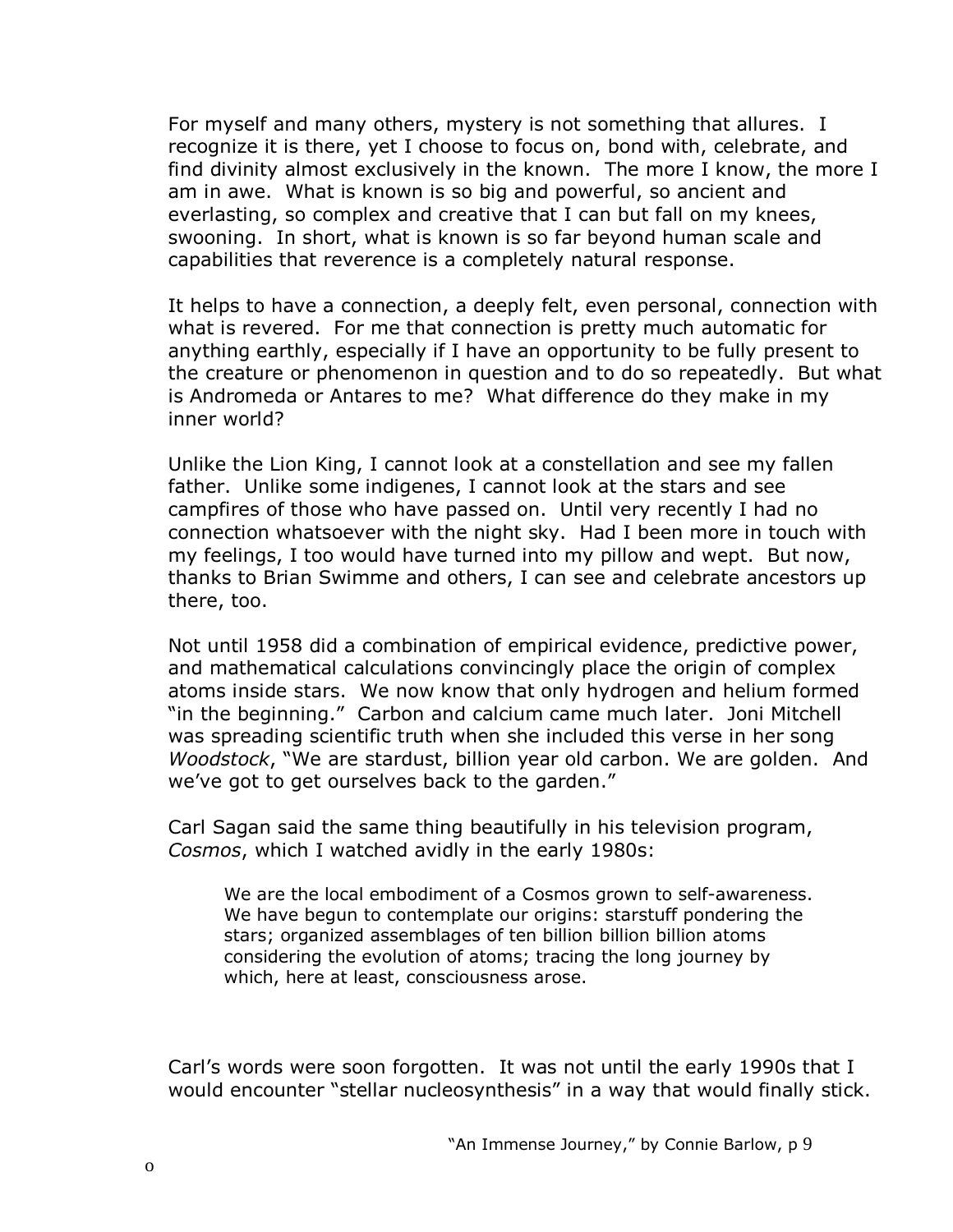And another ten years would pass before I would feel competent to teach this subject (and its meaning) to novices. Books and tapes by cosmologist Brian Swimme launched me on this journey of outer and inner discovery, and then my own bookish inquisitiveness took over. Since then, I have marveled at how the atoms within grains of sand (silicon), when mixed with the contents of a child's balloon (helium), and brewed within the belly of a star, will yield calcium, the very stuff that now stiffens my bones. I still cannot get over that the silver on my finger was once iron at the core of a collapsing star.

Brian Swimme has written:

We are in the midst of a revelatory experience of the universe that must be compared in its magnitude with those of the great religious revelations. And we need only wander about telling this new story to ignite a transformation of humanity.

## A Frayed and Nibbled Survivor: The Gift of Annie Dillard

I recall no deep emotional bond with the night sky as a child. Perhaps this had something to do with my growing up at the edge of Detroit during the two decades preceding the Clean Air Act. More likely, I was simply a child of the Earth from the get-go. Bonding with fascinating creatures was an expression of something innate. For the stars, however, I would need coaching.

I remember awakening day after day to the urgent invitations of mourning doves, heartbroken that, as a 3 or 4 year old, I could not simply rush out to greet the birds while my parents still slept. Around the same time, I began a summer project of searching ours and a neighbor's lawn for fallen feathers. This was a practice I attended to religiously, and kept up for several years. I still have the scrapbook that contains my trophies, with probable identifications carefully printed onto labels.

Both of my parents modeled a love for the natural world. Only my mother went to church, however, and it was a given that her children went with her. From the very beginning I sensed that the trees and the clouds were my fatherís church. On my fourteenth birthday, he would pass that tradition on to me.

I do recognize a cost, however, of choosing his path over that of my motherís, for I do not have faith that this small self within a vast community of life can hope for any special dispensations; there is nothing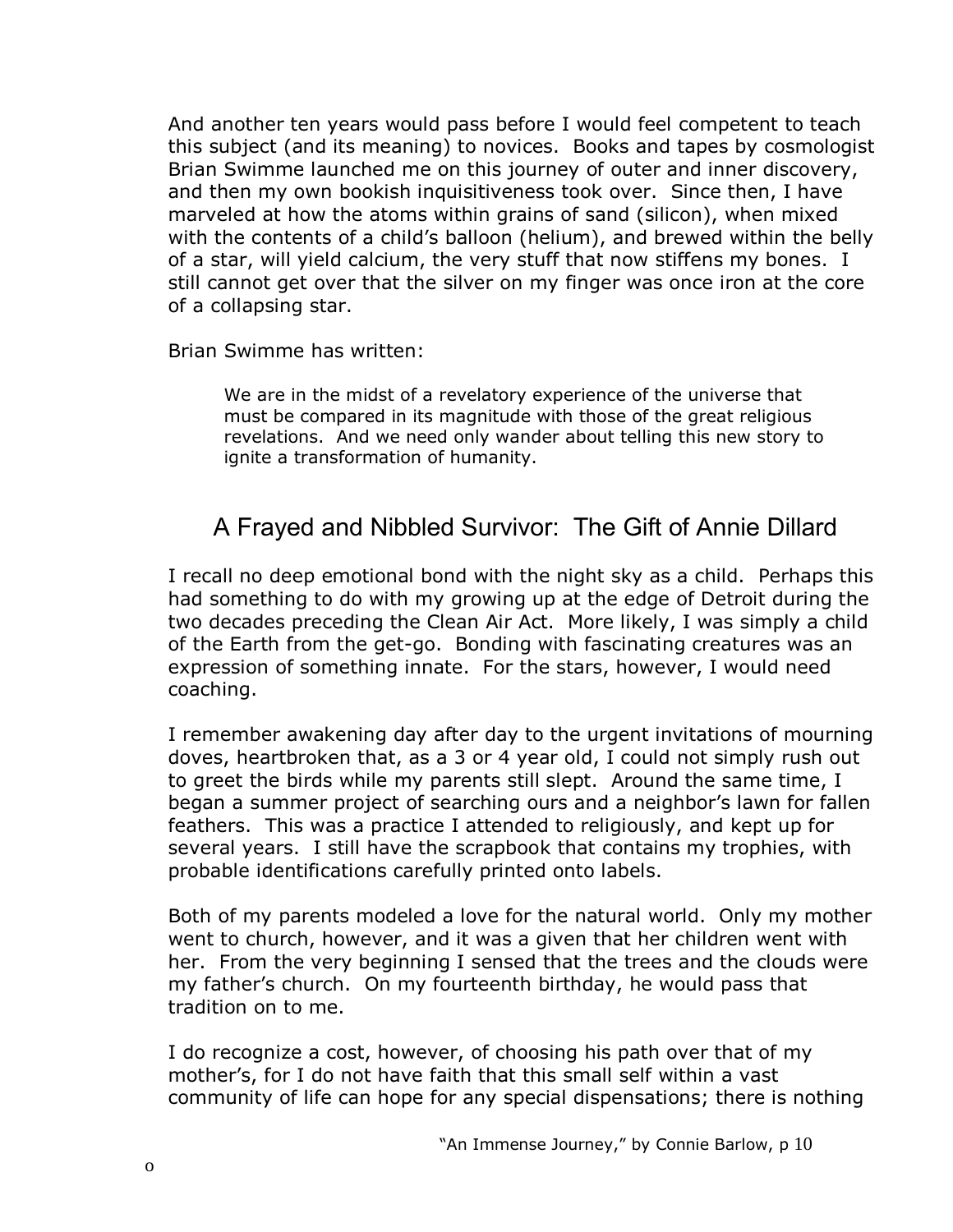for me to pray to or for. Instead, I go into nature when I am troubled. Yet even there I do not expect to be comforted. I will find solace, yes, the solace of coming home. But solace is not the same as comfort, as being held by a benevolent grace. And there is much in raw nature that is far from pretty.

Nature is undeniably red in tooth and claw. But it is not only that. In the last few decades of the twentieth century, Lynn Margulis and colleagues worked a transformation in biology and in the philosophies drawn out of biology. Symbiosis and cooperation must now be regarded as no less intrinsic to life and evolution than strife and competition. Yet if those who popularize these constructive and heart-warming powers do not also acknowledge (indeed, celebrate) the creative-destructive role that the opposing forces play, then in my view they are not of our tribe.

On the other hand, we religious naturalists can sometimes be tempted to commune with the dark side in unhealthy ways  $-$  ways in which solace becomes as secretive as a shrew. Annie Dillard reveals such struggles in her *Pilgrim at Tinker Creek*, published in 1974. Along a beloved creek in Virginia, she witnesses violence, breakdown, death, suffering. Finally, Annie dives into the darkness, bypassing solace. With eyes wide open, she surrenders, and thereby finds the grace of faith. I have these lines from *Pilgrim* committed to memory:

I am a frayed and nibbled survivor In a fallen world, and I am getting along. I am aging and eaten and have done my share Of eating too. I am not washed and beautiful, In control of a shining world in which everything fits, But instead am wandering awed about on a splintered wreck I've come to care for, whose gnawed trees breathe A delicate air, whose bloodied and scarred creatures Are my dearest companions, and whose beauty beats and shines Not in its imperfections but overwhelmingly in spite of them.

#### The Judgment of Birds: The Gift of Loren Eiseley

Annie sought out the dark side of nature, and found the bliss of community grounded in faith. Another approach is not so much relational but a shift in identity.

If I experience myself merely as one being, as a skin-encapsulated ego  $$ as, therefore, my "small self"  $-$  then I am easily confounded by the dramas and little tragedies of my life. But if I identify with the 13 billion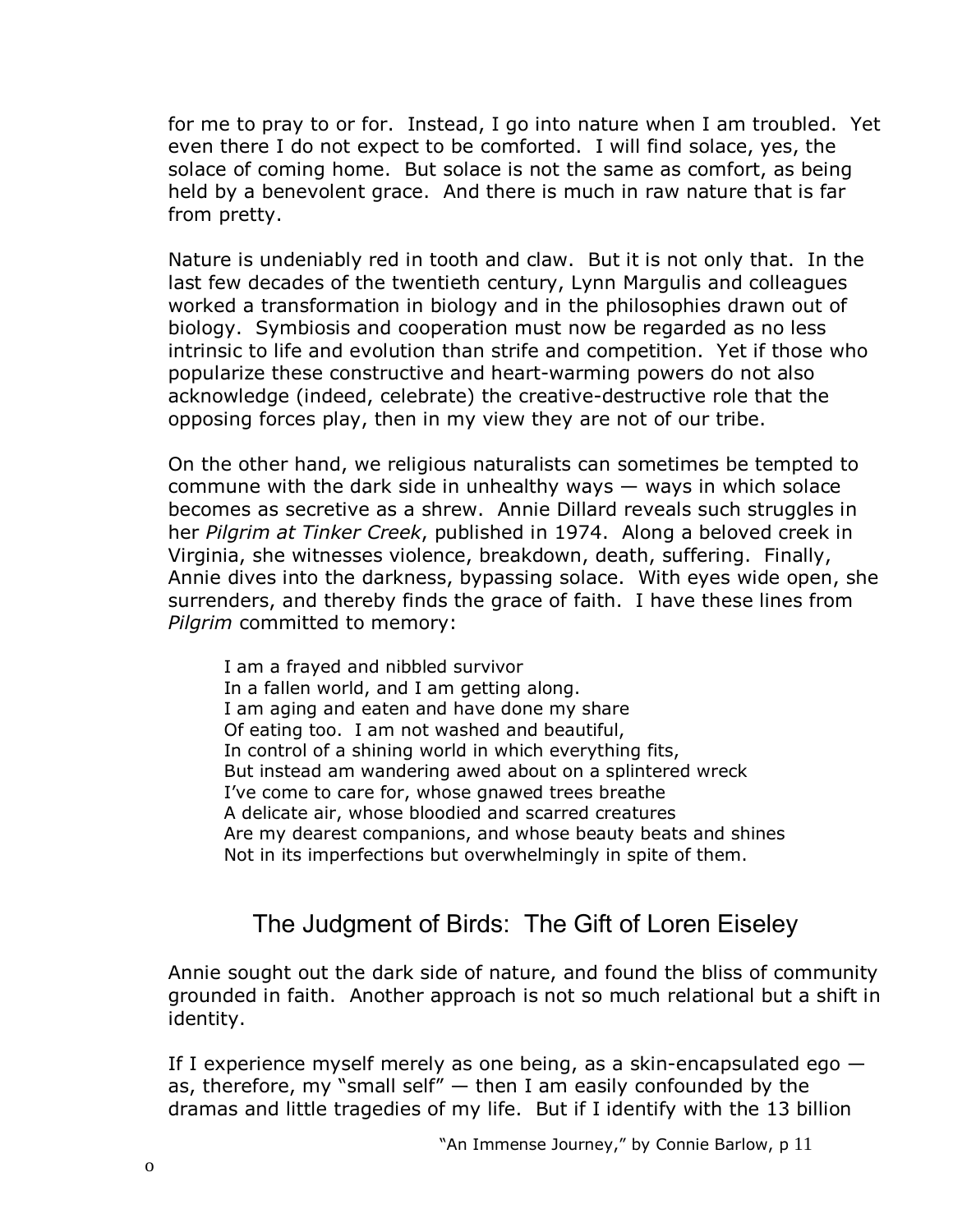year epic of evolution, if I feel myself to be an expression of that immense and continuing journey, then so long as the whole is on course, then  $I''$ am too. This constitutes an identity shift into my "Great Self", or "Deep Self." The philosophy and practices of deep ecology, enriched by a deep time perspective, do well in nurturing this shift.

Joy Harjo evokes an expanded identity through her poetry:

I can hear the sizzle of a newborn star, and know that anything of meaning, of fierce magic is emerging here. I am witness to flexible eternity, the evolving past, and I know I will live forever, as dust or breath in the face of stars, in the shifting pattern of winds.

Sometimes, however, the small self will not allow the Great Self entry until it gets what it wants: full and exclusive attention. When I am compelled to give in to melancholy as a way of cleansing, as a way of getting through depression quickly by plunging straight into the core, I do not turn to Joy Harjo or Julian Huxley. I reach for Annie Dillard or for her mentor Loren Eiseley and then head out into the wilderness.

I did just that one day in July of 2000. I was summering, as I had for ten years, in Aldo Leopold country: the Gila Wilderness of southwestern New Mexico. I tossed Loren Eiseleyís *The Immense Journey* into my backpack, along with a sleeping bag, tarp, and a monk's ration of food, and headed out for a four-day solo, intending to stay put in one isolated and alluring spot along a creek. There I experienced a meaningful, to my mind mystical, congruence of life streams.

It was Day 3, the day I intended to spend at least six hours doing nothing but sitting on a low cliff overlooking the creek, contemplating predation. This would be the culmination of my sojourn; the previous days of quiet observation around my campsite were preparation. I chose the cliff because on a hike the week before, I had discovered there a treasure trove of bear shit and a circular impression that looked the proper size for a bear-size bed.

On this day, my second visit, I heard the alarm cries of a pair of robins as I approached "Defecation Point." That was not unusual in this wilderness: I have watched jays harass a sleeping fox. But many a time I have heard that sound ahead of me and become more watchful for larger predators, the kind my ancestors feared  $-$  and were the fitter for fearing.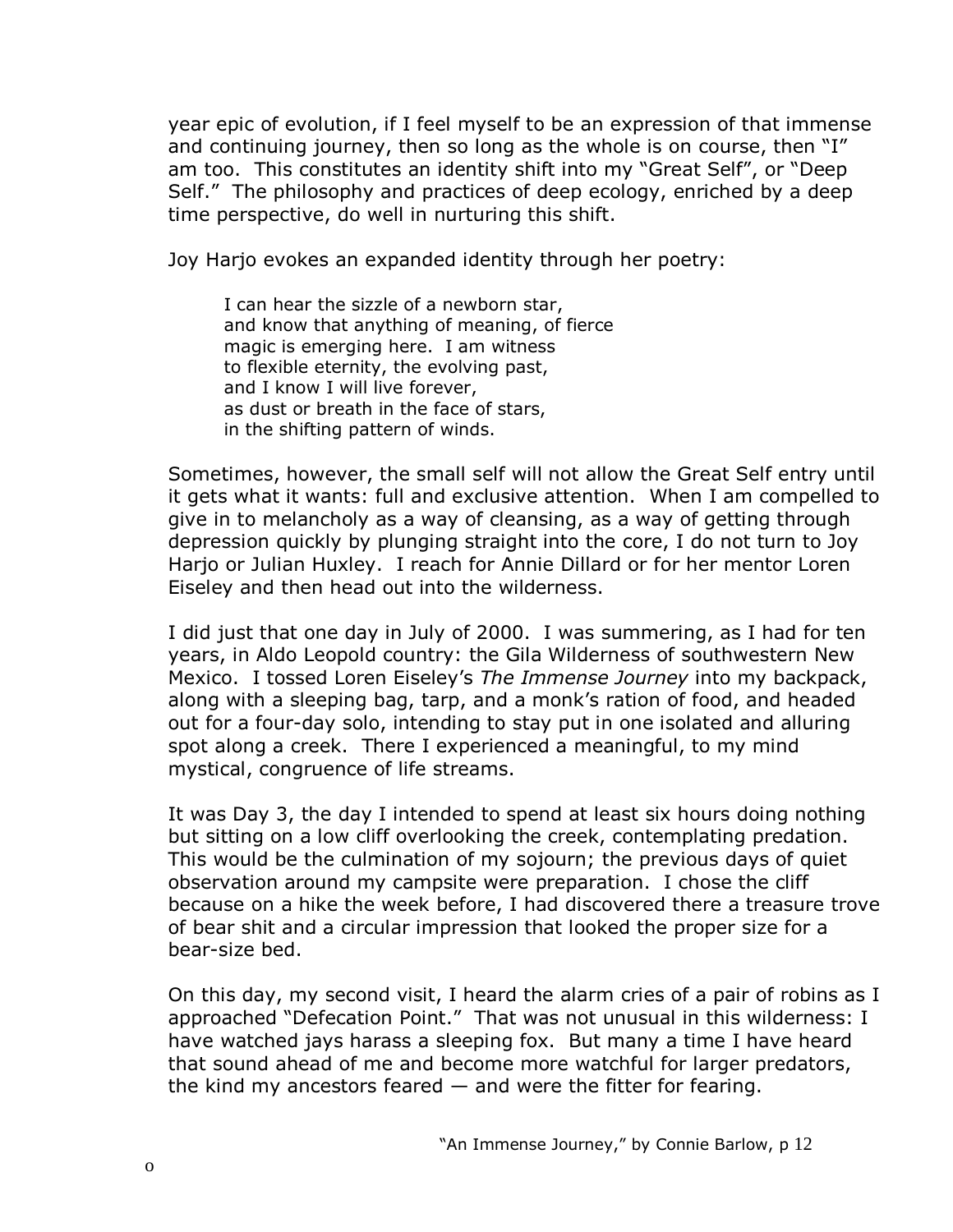As I topped the ledge, I could discern that the birds were protesting the presence of something hidden in the green just thirty yards away, on the other side of the creek. This could be interesting! But before settling into watchfulness I needed to pay homage to the dozen or more tokens of ursine prowess on the cliff, all far from fresh.

Amidst the scatter, there was something I had not expected: a heap of needles at the butt end of two long scrapes that exposed bare earth. This is not what bears do; this is lion. A lion had defecated here, and less than a week ago.

Reluctantly, I gathered several palm-size rocks and began my vigil, back against a young cedar. My intention had been to contemplate predation  $$ not to fear it.

Soon the robins were joined by a rufous towee and a pair of canyon wrens, all protesting the presence of something invisible to me. I scanned the green jungle across the creek, and I scanned it again. Who and where was the predator?

I wonder now what the day would have been like had I not happened (or felt compelled?) to turn my head far to the left at one crucial point. For there, slightly above me on the opposing cliff, perhaps a hundred yards away, was the back and shoulder hump of a very large animal, its head down and lost in the brush. The head came up and turned to look in my direction. Such a small head for so massive a body: lion!

Although the distance was too great to the backlit ridge for me to make out the eyes, the head was pointed in my direction and remained there for a time I cannot honestly estimate. A decision apparently was made and the animal casually resumed its upslope journey. A long tail emerged from behind a bush, the end jauntily tipped up.

Birds! my mind screamed. Birds! Wake up! There's a lion over there. That's the animal you ought to be scolding!

But no. The staccato protests maintained in the thicket straight ahead.

Soon, the most frightening event of the day occurred. A pair of jays had added their harsh voices to the din, and now one flew from the jungle to a low branch on my side of the creek, a few paces directly ahead. The jay kept scolding, but here is the horror: the bird's back was to me.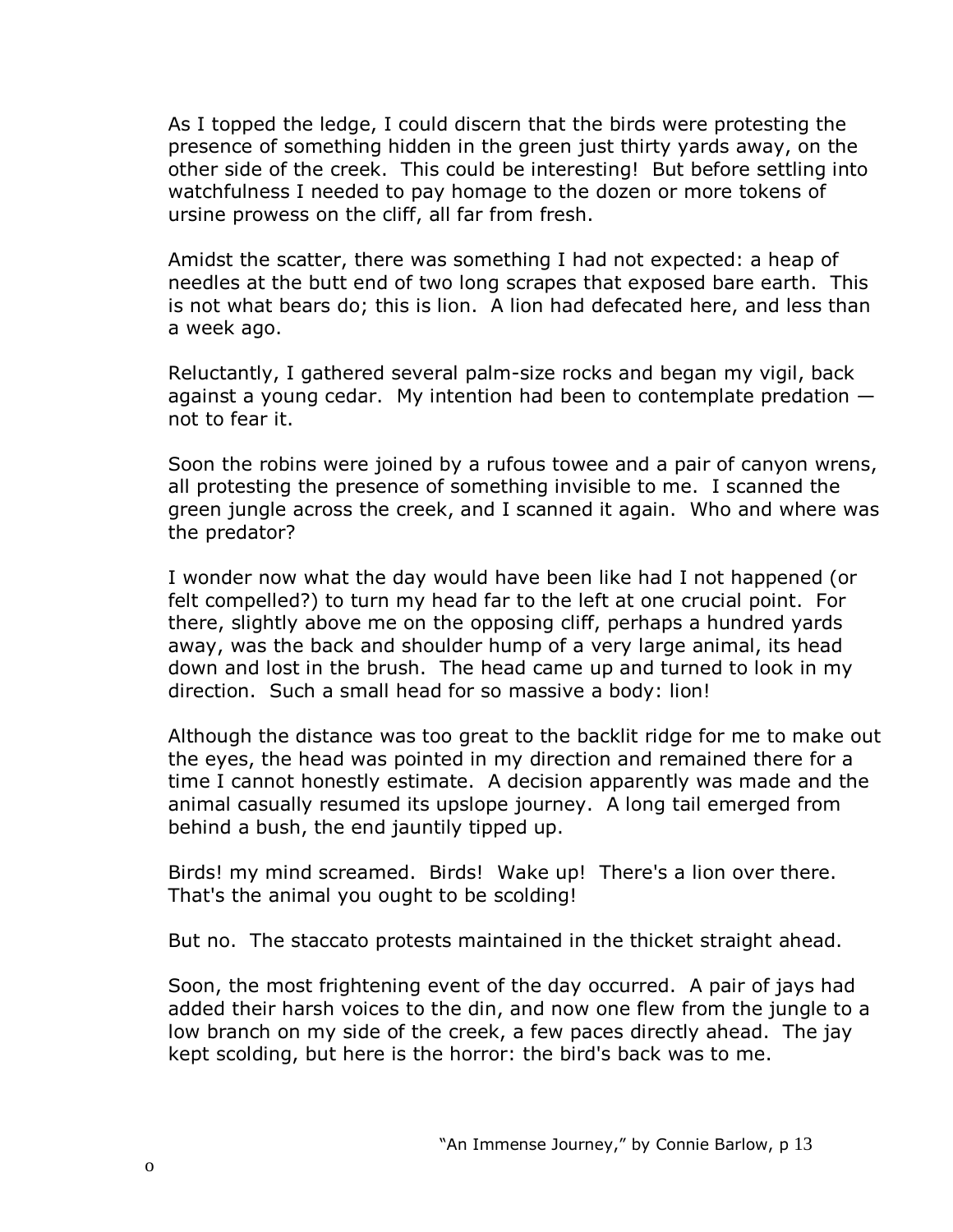Well, that's it. I never saw the mysterious predator. The jays and towee and wrens eventually tired and went on with their lives. But the robin couple kept up the protest for hours. Finally, a late afternoon thunderstorm chased me back to my tarp, which now was hung unmistakeably at the base of an animal trail, the very trail that the lion had followed up the cliff. Uneasily, I decided to keep to my plan: I would spend one more night here. But I would gather a lot of firewood, move my gear to water's edge, and have no expectation of falling asleep.

The essay I had reserved to read that final evening was my favorite of Loren's: "The Judgment of the Birds." The title image is the author awakening from an afternoon doze in the woods "dimly aware of some commotion and outcry in the clearing." The light was "slanting down through the pines in such a way that the glade was lit like some vast cathedral." And there, on a low branch, sat "an enormous raven, with a red and squirming nestling in his beak."

The outcry in the clearing came from the nestlingís parents, who were soon joined by birds of "half a dozen varieties."

No one dared to attack the raven. But they cried there in some instinctive common misery, the bereaved and the unbereaved. The glade filled with their soft rustling and their cries. They fluttered as though to point their wings at the murderer. There was a dim, intangible ethic he had violated, that they knew. He was a bird of death.

Loren recounts how the protests stilled and the mood shifted:

It was then I saw the judgment. It was the judgment of life against death. I will never see it again so forcefully presented. I will never hear it again in notes so tragically prolonged. For in the midst of protest, they forgot the violence. There, in that clearing, the crystal note of a song sparrow lifted hesitantly in the hush. And finally, after painful fluttering, another took the song, and then another, the song passing from one bird to another, doubtfully at first, as though some evil thing were being slowly forgotten. Till suddenly they took heart and sang from many throats joyously together as birds are known to sing. They sang because life is sweet and sunlight beautiful. They sang under the brooding shadow of the raven. In simple truth, they had forgotten the raven, for they were the singers of life, and not of death.

I had not forgotten the lion. And for all I knew, the robins were still protesting the mystery predator a short distance upstream, as dusk crept into the canyon.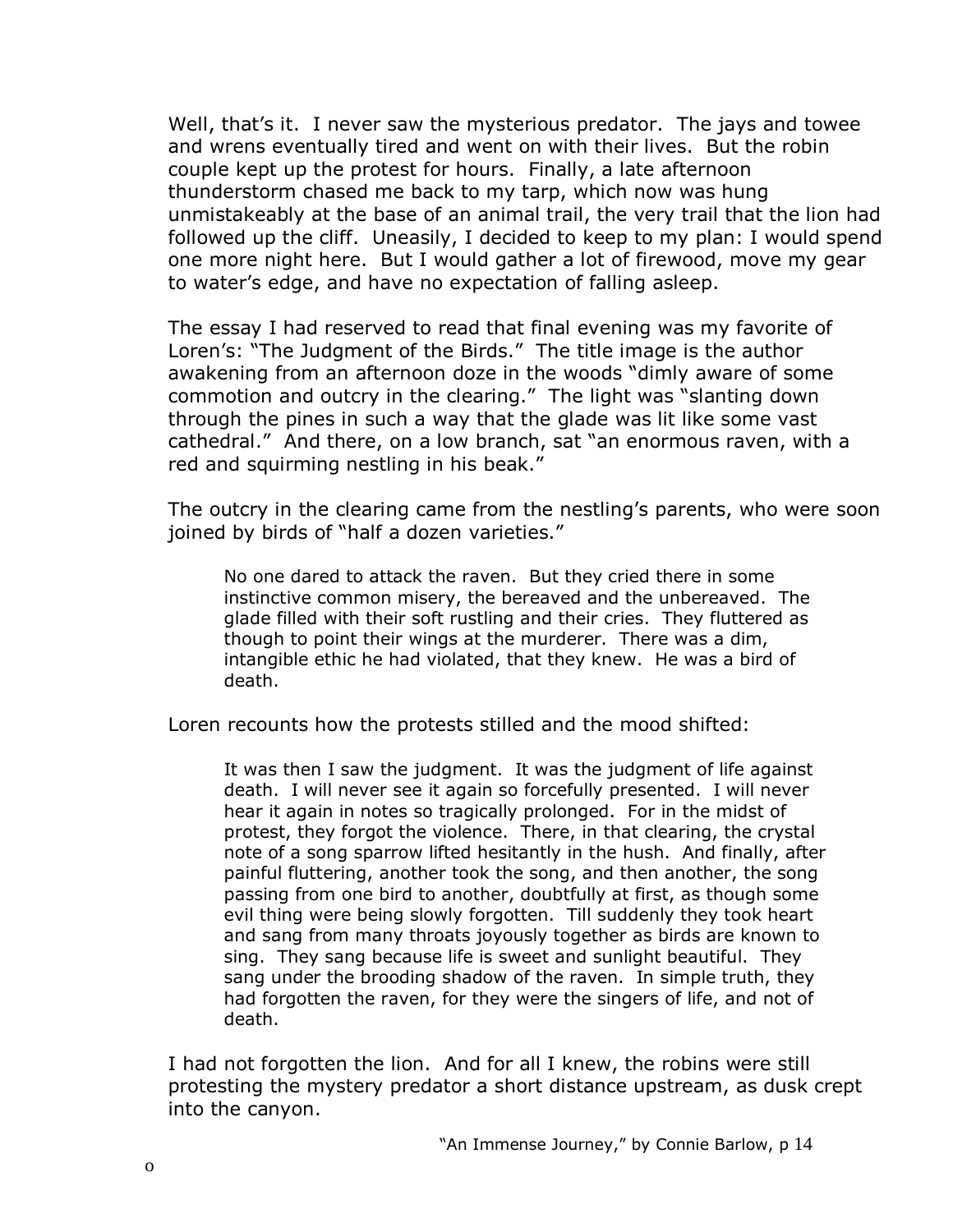A day devoted to the contemplation of predation now passed into a night exquisitely tuned to contemplate death  $-$  and not just my own. The oneyear anniversary of my mother's passing was just a week away. What I was not prepared for was the sudden insistence of my father's death, more than thirty years distant. Quickly I made the calculation: within a few days I would attain the age my father would forever remain.

A second revelation followed: the book I had just set down was the book our minister had given me the day before my father's funeral, the day before my fourteenth birthday. Not this particular copy, of course. But it was *The Immense Journey*.

\* \* \*

My sister and I had just completed confirmation classes at our Congregational church. I recall Reverend Read explaining how, like a watch, a creation requires a creator. I was almost convinced that day that believing in God was warranted.

An hour must have passed as Betsy and I stood outside the church waiting for Mom to pick us up. A neighbor finally came in her stead, and then the rest is just blank. I do remember Reverend Read sitting by my bed and offering the little book with its tangerine cover and black-lined fishes.

I don't believe I ever opened it. The book I had with me now was blue, a silhouette of a fork-tailed tern at its center.

\* \* \*

When I awoke the next morning, I was horrified to see that the fire I built beneath a close canopy of creekside alder had wreaked havoc with a population of spiders inhabiting the spaces between the leaves. Their webs were now hopelessly sullied with soot.

Again a congruence. I returned to Eiseley's "Judgment" and reread the closing paragraphs.

\* \* \*

It is a bitterly cold night, late autumn. A restless writer is beginning a stroll when a pattern on the pavement stops him in his tracks. It is a gargantuan spider. He looks up to check the source. Sure enough, an orb spans the shield of an outdoor light.